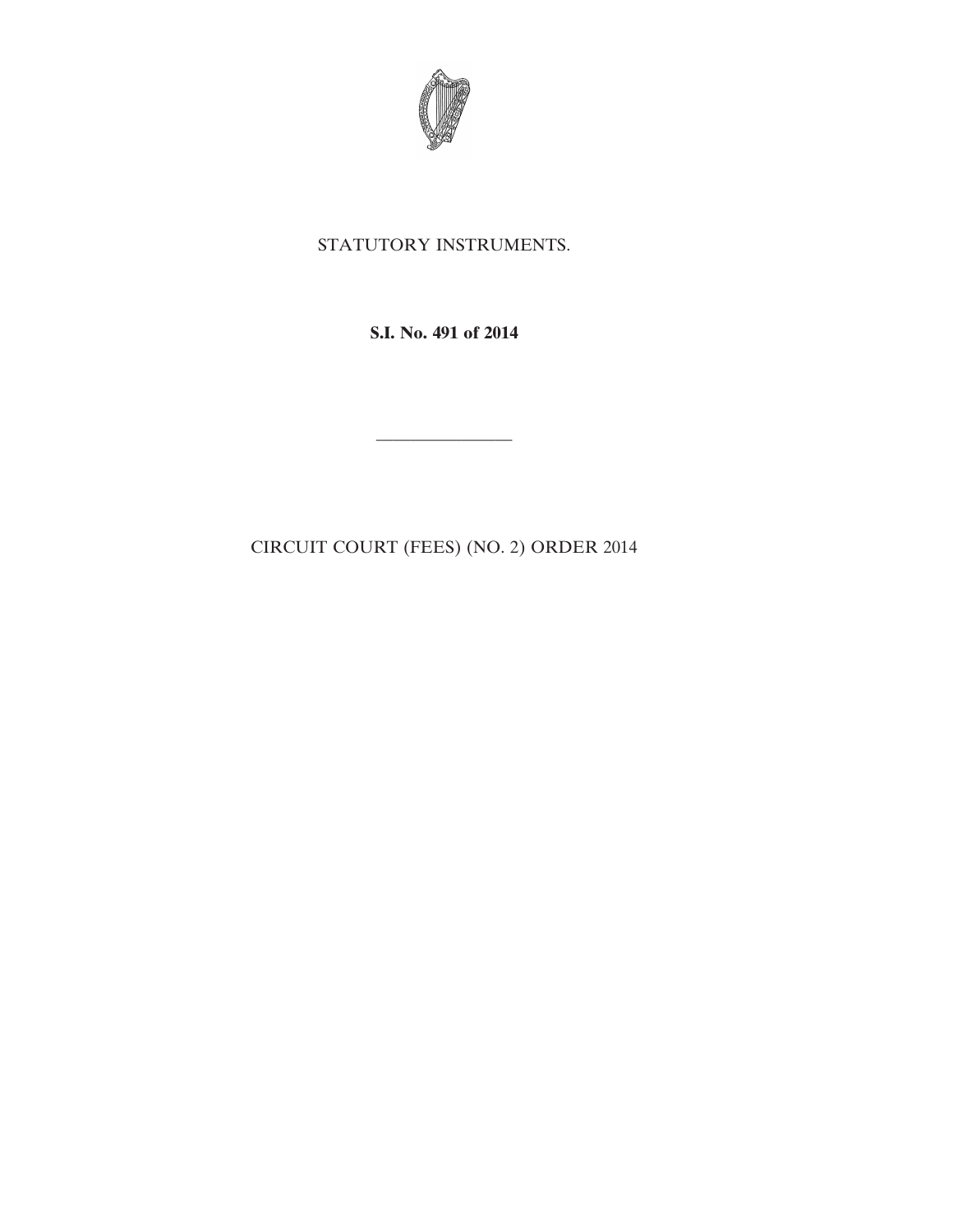#### CIRCUIT COURT (FEES) (NO. 2) ORDER 2014

I, Frances Fitzgerald, Minister for Justice and Equality, in exercise of the powers conferred on me by section 65 (as amended by section 66 of the Civil Law (Miscellaneous Provisions) Act 2011 (No. 23 of 2011)) of the Courts of Justice Act 1936 (No. 48 of 1936) (as adapted by the Justice and Law Reform (Alteration of Name of Department and Title of Minister) Order 2011 (S.I. No. 138 of 2011)), with the consent of the Minister for Public Expenditure and Reform, hereby order as follows:

1. (1) This Order may be cited as the Circuit Court (Fees) (No. 2) Order 2014.

(2) This Order shall come into operation on 30 October 2014.

2. There shall be charged in the offices of the Circuit Court, in respect of each item set out in column (1) of each Part of the Schedule, the fee set out in column (2) of the Part concerned opposite the mention of the item.

- 3. No fee shall be payable under this Order in—
	- (*a*) any family law proceedings,
	- (*b*) any matrimonial cause or matter, or
	- (*c*) proceedings brought by the Health Service Executive in any matter relating to minors.
- 4. (1) No fee shall be payable under this Order by or on behalf of—
	- (*a*) the Attorney General, in proceedings to which he or she is a party,
	- (*b*) the Director of Public Prosecutions, in proceedings to which he or she is a party,
	- (*c*) a member of the Garda Síochána, in proceedings for an offence brought by the member concerned,
	- (*d*) a Minister of the Government, in proceedings brought by the Minister of the Government concerned, or
	- (*e*) a probation and welfare officer, in proceedings under the Probation of Offenders Act 1907 or the Criminal Justice (Community Service) Acts 1983 to 2011.

*Notice of the making of this Statutory Instrument was published in "Iris Oifigiúil" of* 31*st October*, 2014.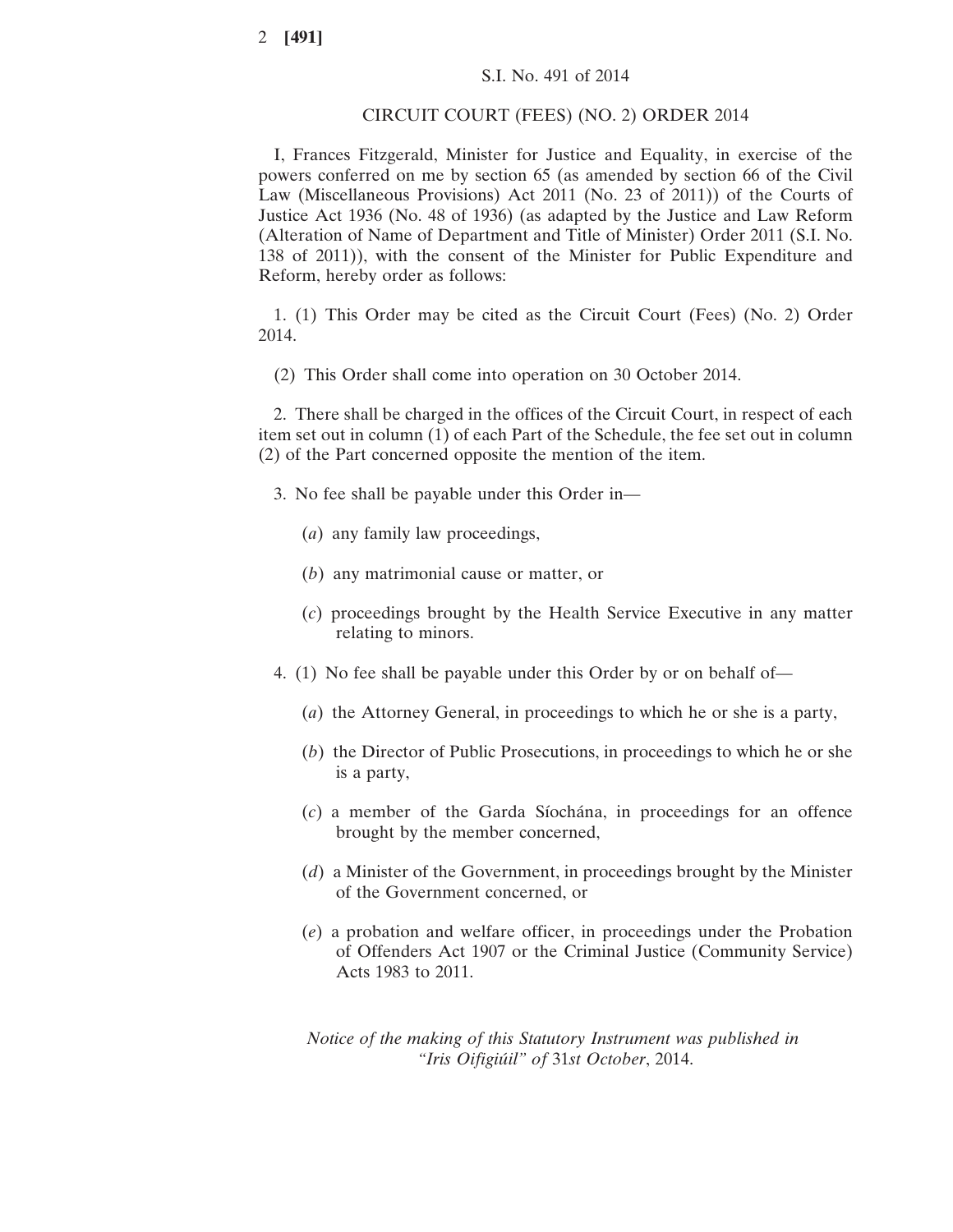(2) No fee shall be payable under this Order by or on behalf of any person represented in proceedings (whether civil or criminal) by—

(*a*) the Chief State Solicitor,

(*b*) the Chief Prosecution Solicitor, or

(*c*) a local State Solicitor acting in that capacity.

(3) No fee shall be payable under this Order in respect of a witness called to give evidence in proceedings to which this Article applies by or on behalf of a person to whom this Article applies.

5. No fee shall be payable under this Order by or on behalf of the Insolvency Service of Ireland in connection with proceedings under the Personal Insolvency Act 2012 (No. 44 of 2012).

6. The Circuit Court (Fees) Order 2014 (S.I. No. 23 of 2014) is revoked.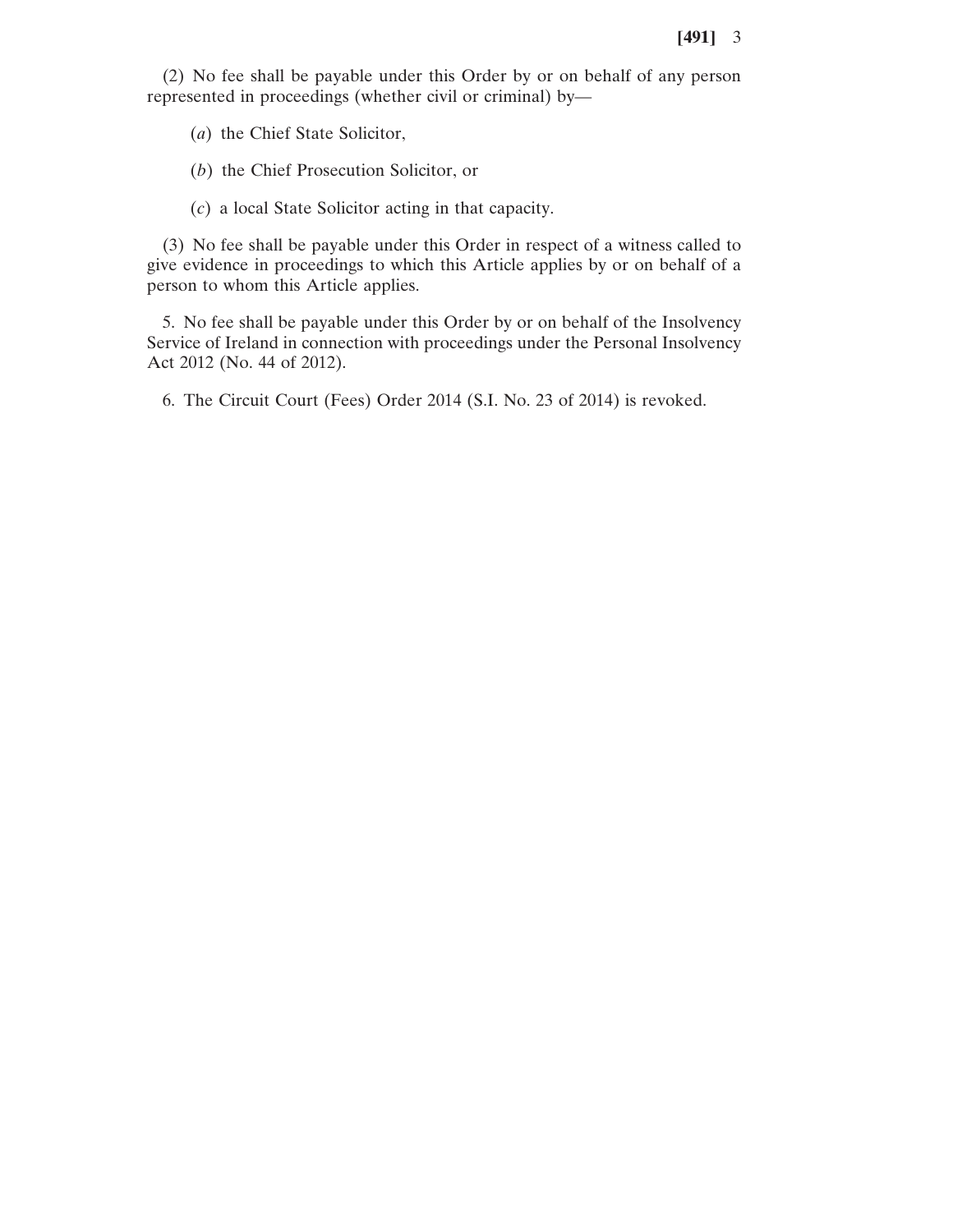## SCHEDULE

## FEES IN CIRCUIT COURT OFFICES

## *PART 1*

### General

|                             | <b>Item</b><br>(1)                                                                                                                                                                               | Fee<br>(2)       |
|-----------------------------|--------------------------------------------------------------------------------------------------------------------------------------------------------------------------------------------------|------------------|
| $\mathbf{1}$                | On every affidavit filed                                                                                                                                                                         | €15.00           |
| $\mathcal{D}_{\mathcal{L}}$ | On every copy of any document                                                                                                                                                                    | €15.00           |
| 3                           | On every search                                                                                                                                                                                  | €15.00           |
| 4                           | On every stamping of an un-stamped document given in evidence                                                                                                                                    | €55.00           |
| 5                           | On every $-$<br>originating application to the court ex parte,<br>other application to the court not otherwise specifically<br>(ii)<br>provided for, or<br>originating notice of motion<br>(iii) | €130.00          |
| 6                           | On every certificate not otherwise provided for                                                                                                                                                  | €15.00           |
| 7                           | On a summons to tax                                                                                                                                                                              | €70.00           |
| 8                           | On the taxation of a bill of costs—<br>for every full $\epsilon$ 100 in the amount (including witnesses' and other<br>expenses and Value Added Tax) allowed                                      | € $8.00$         |
| 9                           | On the issue of a certificate of taxation                                                                                                                                                        | $\epsilon$ 70.00 |
| 10                          | On every application for an endorsement of a certificate for<br>registration of a judgment mortgage in the Property Registration<br>Authority                                                    | $\epsilon$ 20.00 |

# *PART 2*

# Certain proceedings under Rules of the Circuit Court

|               | Item<br>(1)                                                                                                                                                                                                                                                                                                                 | Fee<br>(2) |
|---------------|-----------------------------------------------------------------------------------------------------------------------------------------------------------------------------------------------------------------------------------------------------------------------------------------------------------------------------|------------|
| 1             | On the issue of every civil bill (excluding civil bills in respect of<br>Family Law proceedings), summons, petition or originating notice<br>of application to the court or to the County Registrar not otherwise<br>provided for in this Order and on every notice of appeal other than<br>appeals from the District Court | €130.00    |
| $\mathcal{L}$ | On the issue of every civil bill for—<br>a claim for a debt or liquidated claim not exceeding<br>(1)<br>€45,000.00 on the date of issue of the civil bill,                                                                                                                                                                  | €90.00     |
|               | (ii) a claim for a debt or liquidated claim greater than<br>€45,000.00 on the date of issue of the civil bill                                                                                                                                                                                                               | €130.00    |
| 3             | On the filing of every Defence                                                                                                                                                                                                                                                                                              | €15.00     |
| 4             | On the filing of every counterclaim or set-off                                                                                                                                                                                                                                                                              | €15.00     |
| 5             | On every notice of indemnity or of contribution in a civil case                                                                                                                                                                                                                                                             | €15.00     |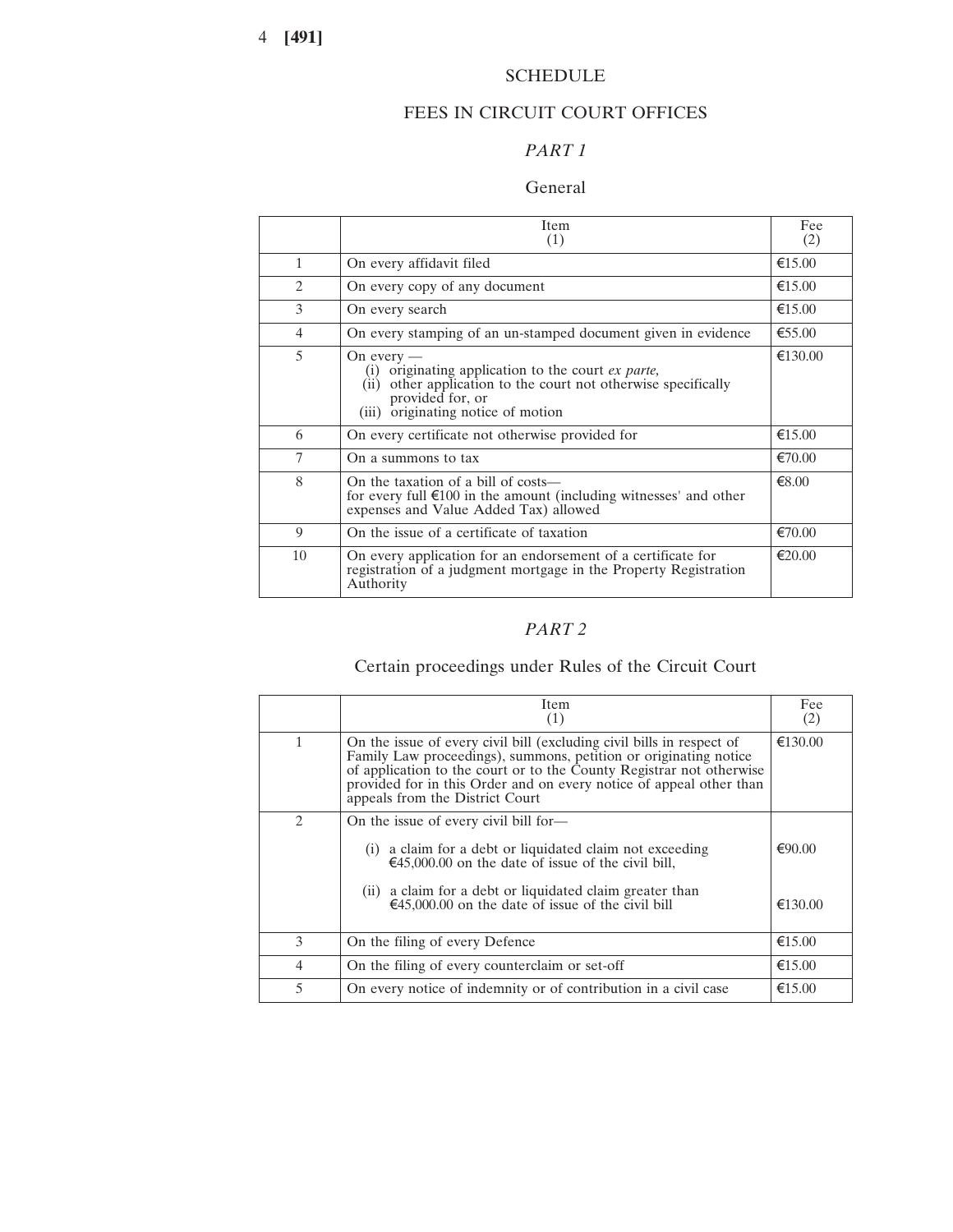## **[491]** 5

|   | <b>Item</b>                                                                                                                                                                     | Fee<br>(2)       |
|---|---------------------------------------------------------------------------------------------------------------------------------------------------------------------------------|------------------|
| 6 | On every—<br>(i) entry of a notice of motion, other than an originating notice<br>of motion, or<br>(ii) ex parte application, other than an originating ex parte<br>application | €60.00           |
| 7 | On every notice of trial                                                                                                                                                        | €120.00          |
| 8 | On every witness summons                                                                                                                                                        | $\epsilon$ 15.00 |
| 9 | On every judgment by default entered in the office (including<br>affidavit of debt, certificate of no appearance, defence and request<br>for execution order)                   | €120.00          |

### *PART 3*

## Proceedings under Licensing Acts 1833 to 2011 and Registration of Clubs Acts 1904 to 2008

|   | Item.                                                                                                                      | Fee<br>(2) |
|---|----------------------------------------------------------------------------------------------------------------------------|------------|
|   | On every application for a declaration under the Licensing Acts                                                            | €330.00    |
| 2 | On every application for a certificate consequent on a declaration<br>under the Licensing Acts                             | €330.00    |
| 3 | On every application for a certificate (other than an application<br>consequent on a declaration) under the Licensing Acts | €330.00    |
| 4 | On every application for a declaration under the Registration of<br>Clubs Acts                                             | €330.00    |

The Minister for Public Expenditure and Reform consents to the making of the foregoing Order.

> GIVEN under the Official Seal of the Minister for Public Expenditure and Reform, 29 October 2014.

BRENDAN HOWLIN, Minister for Public Expenditure and Reform.

L.S.

L.S.

GIVEN under my Official Seal, 29 October 2014.

> FRANCES FITZGERALD, Minister for Justice and Equality.